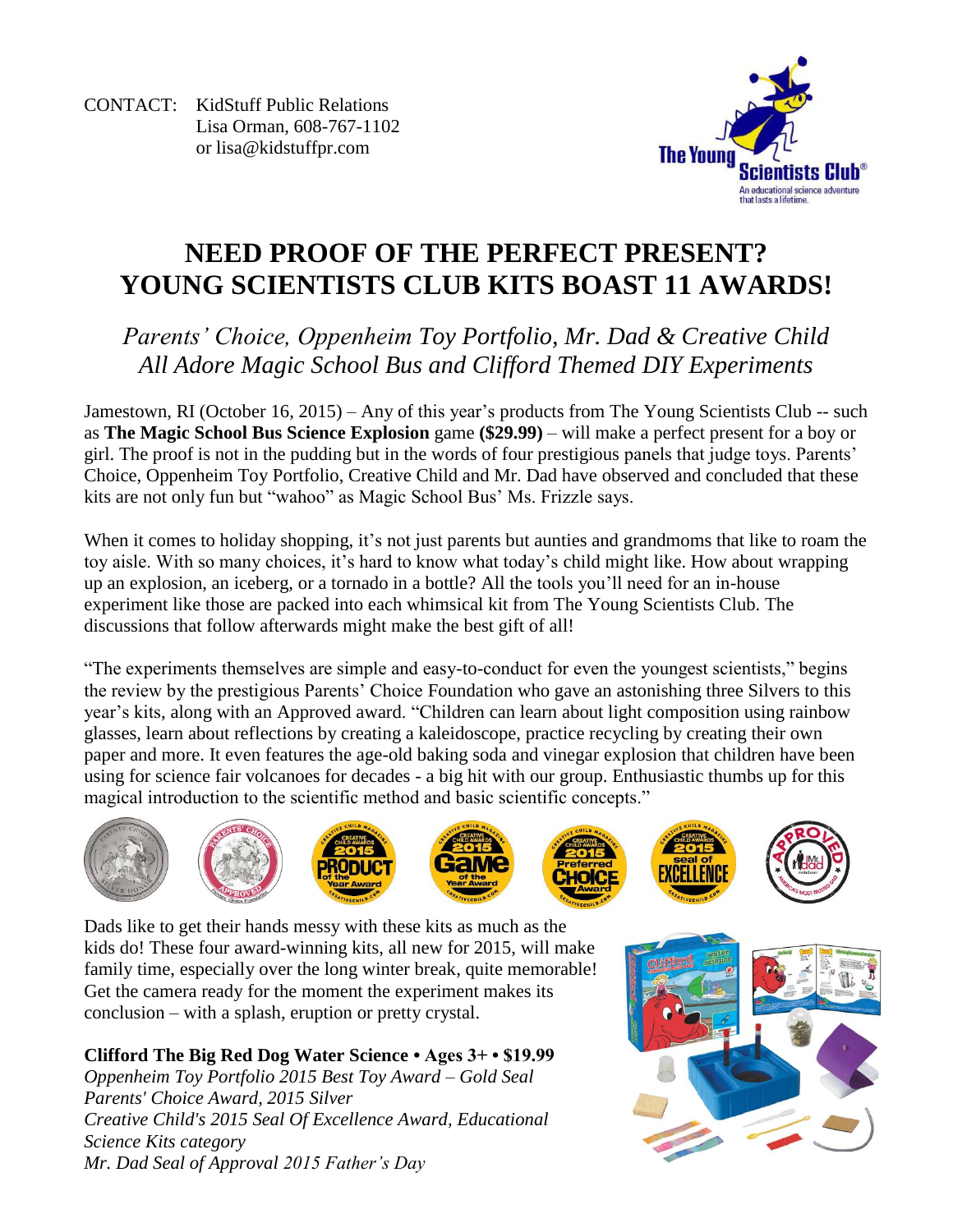This kit will make a splash but raincoats and umbrellas are not needed. Emily Elizabeth explains the simple water experiments with catchy titles like icebergs, phases of water, water cycle, making rain, colored celery, chromatography, submarine, foam boat, and water magic. Young Scientists will feel like

real scientists when they use the included lab tray, measuring cup, pipette, test tubes and more to perform experiments!

## **Clifford Magic Science • Ages 3+ • \$19.99**

*Creative Child 2015 Preferred Choice Award, Educational Science Kits category Parents' Choice Award, 2015 Silver*

No magic wand is needed for these "tricks" as young explorers uncover the real science behind the magic. Emily Elizabeth, the narrator in the colorful 20-page manual, guides youngsters through experiments with catchy titles like funny mirrors, building a kaleidoscope, magic rainbow glasses, jumping pepper,



tornado in a bottle and more. This kit comes with rainbow glasses, measuring cup, bottle connector, screen, sponges, a colorful lab tray, measuring cup and much more.



## **The Magic School Bus Science Explosion • Ages 5+ • \$29.99**

*Parents' Choice Award, 2015 Silver Mr. Dad Seal Of Approval 2015 Father's Day Creative Child 2015 Game Of The Year Award, Educational Science Kits category*

It's okay to explode something in the house with this safe but exciting board game. The first player to the finish line gets to explode the volcano. As Ms. Frizzle says, "Wahoo! It's time to burn rubber and discover!"

**Ages 5+ • \$19.99**



grow a crystal tree, and much, much more! This crystallizing

kit comes with an observation chart to keep track of the crazy crystal growth.

Find all these STEM-related boxed sets on toy store and specialty shop shelves and online now, coast to coast.